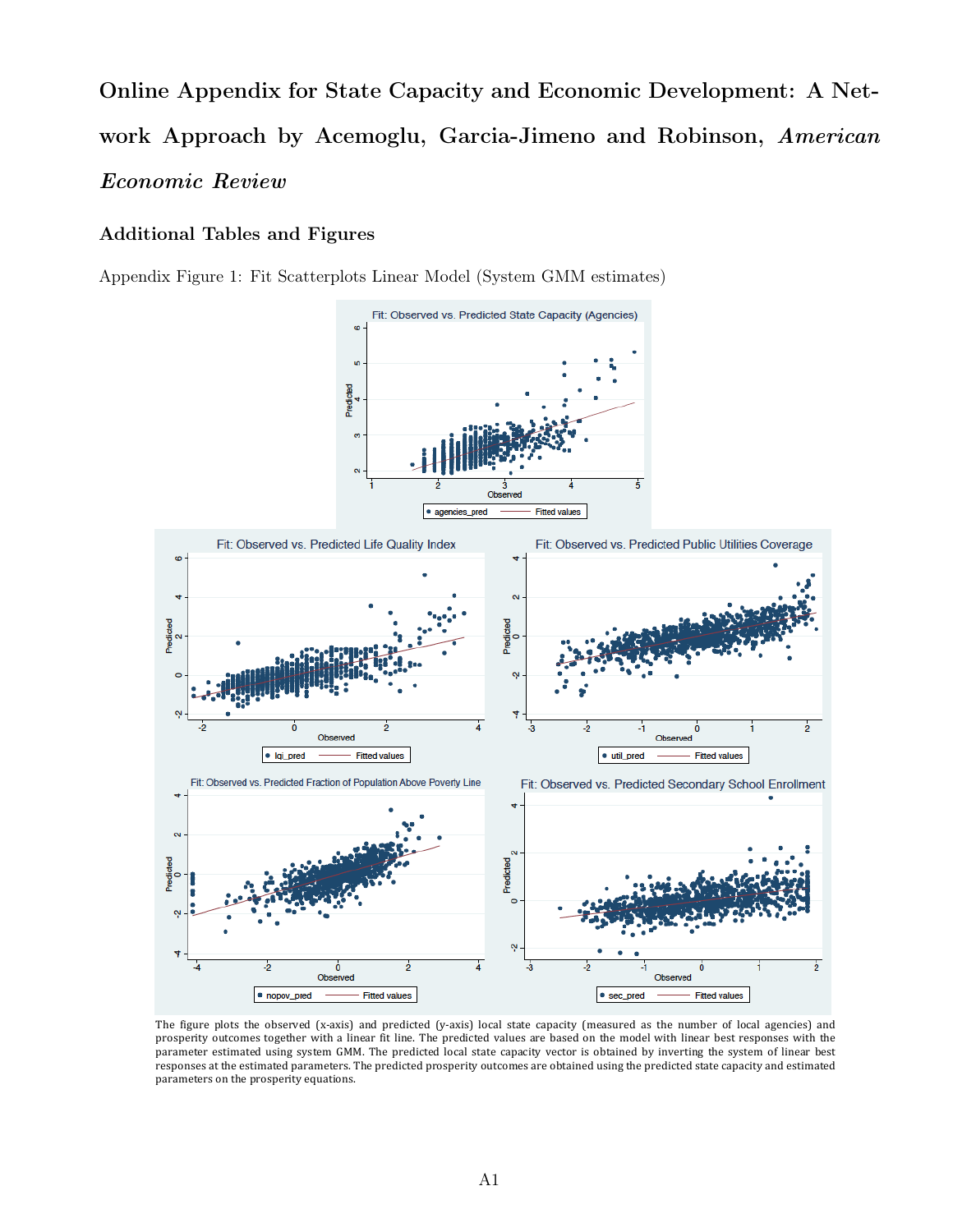| Panel I                            | Without controlling for distance to current highway |                                              |                   |                                                 |                       |                                         |                   |                         |  |
|------------------------------------|-----------------------------------------------------|----------------------------------------------|-------------------|-------------------------------------------------|-----------------------|-----------------------------------------|-------------------|-------------------------|--|
| State capacity measured as:        |                                                     | Log of number of municipality state agencies |                   |                                                 |                       | Log of number of municipality employees |                   |                         |  |
|                                    | Life quality<br>index                               | Public<br>utilities<br>coverage              | Not in<br>poverty | Secondary<br>enrollment                         | Life quality<br>index | Public<br>utilities<br>coverage         | Not in<br>poverty | Secondary<br>enrollment |  |
|                                    | (1)                                                 | (2)                                          | (3)               | (4)                                             | (5)                   | (6)                                     | (7)               | (8)                     |  |
|                                    | IV                                                  | ${\sf IV}$                                   | IV                | IV                                              | IV                    | IV                                      | IV                | IV                      |  |
|                                    |                                                     |                                              |                   |                                                 | Prosperity equation   |                                         |                   |                         |  |
| $dp_i/ds_i$                        | 0.436                                               | 0.648                                        | 0.400             | 0.304                                           | 0.270                 | 0.395                                   | 0.337             | 0.286                   |  |
|                                    | (0.140)                                             | (0.133)                                      | (0.148)           | (0.182)                                         | (0.086)               | (0.105)                                 | (0.115)           | (0.131)                 |  |
| $dp_i/ds_i$                        | 0.025                                               | 0.020                                        | 0.022             | 0.035                                           | 0.021                 | 0.015                                   | 0.013             | 0.020                   |  |
|                                    | (0.006)                                             | (0.006)                                      | (0.006)           | (0.007)                                         | (0.005)               | (0.005)                                 | (0.005)           | (0.006)                 |  |
| Slope from the best response (IV): |                                                     | 0.019                                        |                   |                                                 |                       | 0.022                                   |                   |                         |  |
|                                    |                                                     |                                              | (0.003)           |                                                 |                       | (0.004)                                 |                   |                         |  |
| Observations                       | 973                                                 | 975                                          | 975               | 965                                             | 1014                  | 1017                                    | 1017              | 1006                    |  |
|                                    |                                                     |                                              |                   |                                                 |                       |                                         |                   |                         |  |
| Panel II                           |                                                     |                                              |                   | Controlling by additional geographic covariates |                       |                                         |                   |                         |  |
| State capacity measured as:        |                                                     | Log of number of municipality state agencies |                   |                                                 |                       | Log of number of municipality employees |                   |                         |  |
|                                    | Life quality<br>index                               | Public<br>utilities<br>coverage              | Not in<br>poverty | Secondary<br>enrollment                         | Life quality<br>index | Public<br>utilities<br>coverage         | Not in<br>poverty | Secondary<br>enrollment |  |
|                                    | (1)                                                 | (2)                                          | (3)               | (4)                                             | (5)                   | (6)                                     | (7)               | (8)                     |  |
|                                    | IV                                                  | ${\sf IV}$                                   | IV                | IV                                              | IV                    | IV                                      | IV                | IV                      |  |
|                                    |                                                     |                                              |                   |                                                 | Prosperity equation   |                                         |                   |                         |  |
| $dp_i/ds_i$                        | 0.288                                               | 0.443                                        | 0.198             | 0.189                                           | 0.189                 | 0.259                                   | 0.210             | 0.096                   |  |
|                                    | (0.146)                                             | (0.143)                                      | (0.155)           | (0.192)                                         | (0.097)               | (0.106)                                 | (0.115)           | (0.138)                 |  |
| $dp_i/ds_i$                        | 0.021                                               | 0.019                                        | 0.023             | 0.028                                           | 0.018                 | 0.017                                   | 0.015             | 0.022                   |  |
|                                    | (0.007)                                             | (0.006)                                      | (0.006)           | (0.008)                                         | (0.005)               | (0.005)                                 | (0.005)           | (0.006)                 |  |
| Slope from the best response (IV): |                                                     |                                              | 0.019             |                                                 |                       |                                         | 0.025             |                         |  |
|                                    |                                                     |                                              | (0.004)           |                                                 |                       | (0.004)                                 |                   |                         |  |
| Observations                       | 960                                                 | 962                                          | 962               | 952                                             | 999                   | 1002                                    | 1002              | 991                     |  |

Appendix Table 1. Robustness Exercises: Prosperity and Public Goods Outcomes Structural Equation

All reported estimates are instrumental variables average marginal effects of the prosperity equation for each of the four outcomes. All models include department fixed effects and the following vector of controls: longitude, latitutde, surface area, elevation, annual rainfall, and a department capital dummy. Panel I reports the estimates of models that do not control for the distance to a current highway. Panel II reports the estimates of models that include the following as additional covariates: density of primary, secondary, and tertiary rivers, and the full distribution of land qualities (qualities 1-8), and types (under water, valley, mountain, hill, and plain). Columns 1-4 use the log number of municipality state agencies as the measure of local state capacity, and columns 5-8 use the log number of municipality employees as the measure of local state capacity. Estimates of the first stages for the IV models are omitted. The life quality index is for 1998, the public utilities coverage (aqueduct, electricity, and sewage) is for 2002, the fraction of the population above the poverty line is for 2005, and the secondary enrollment rate is the 1992-2002 average. All prosperity outcomes are standardized. In all models log population is instrumented using 1843 population. Standard errors reported in parenthesis are robust to arbitrary heteroskedasticity and allow for arbitrary spatial correlation within the network following Conley (1996) adapted to the network structure as described in the text.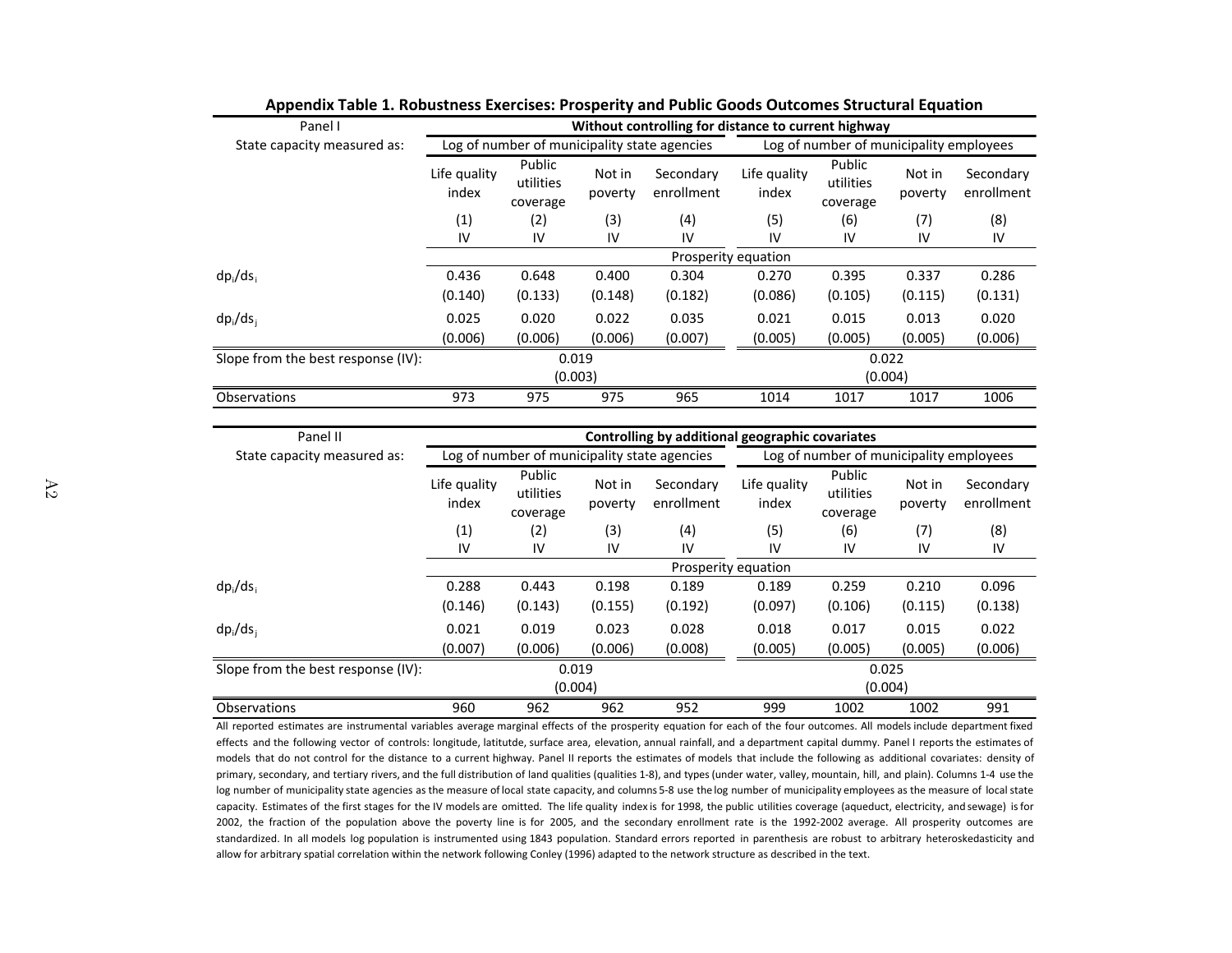| Panel I                            |                       |                                              |                   | Using neighbors of neighbors of neighbors as instruments |                       |                                         |                   |                         |  |
|------------------------------------|-----------------------|----------------------------------------------|-------------------|----------------------------------------------------------|-----------------------|-----------------------------------------|-------------------|-------------------------|--|
| State capacity measured as:        |                       | Log of number of municipality state agencies |                   |                                                          |                       | Log of number of municipality employees |                   |                         |  |
|                                    | Life quality<br>index | Public<br>utilities<br>coverage              | Not in<br>poverty | Secondary<br>enrollment                                  | Life quality<br>index | Public<br>utilities<br>coverage         | Not in<br>poverty | Secondary<br>enrollment |  |
|                                    | (1)                   | (2)                                          | (3)               | (4)                                                      | (5)                   | (6)                                     | (7)               | (8)                     |  |
|                                    | IV                    | IV                                           | IV                | IV                                                       | IV                    | IV                                      | IV                | IV                      |  |
|                                    |                       |                                              |                   |                                                          | Prosperity equation   |                                         |                   |                         |  |
| $dp_i/ds_i$                        | 0.617                 | 0.763                                        | 0.479             | 0.318                                                    | 0.411                 | 0.423                                   | 0.330             | 0.222                   |  |
|                                    | (0.111)               | (0.115)                                      | (0.126)           | (0.161)                                                  | (0.066)               | (0.079)                                 | (0.088)           | (0.102)                 |  |
| $dp_i/ds_i$                        | 0.024                 | 0.028                                        | 0.026             | 0.038                                                    | 0.017                 | 0.021                                   | 0.018             | 0.027                   |  |
|                                    | (0.007)               | (0.007)                                      | (0.007)           | (0.009)                                                  | (0.005)               | (0.005)                                 | (0.005)           | (0.007)                 |  |
| Slope from the best response (IV): |                       | 0.009                                        |                   |                                                          | 0.013                 |                                         |                   |                         |  |
|                                    |                       | (0.002)                                      |                   |                                                          |                       | (0.002)                                 |                   |                         |  |
| Observations                       | 973                   | 975                                          | 975               | 965                                                      | 1014                  | 1017                                    | 1017              | 1006                    |  |

| Panel II                           | Defining links to include neighbors and neighbors of neighbors |                                 |                   |                         |                                         |                                 |                   |                         |
|------------------------------------|----------------------------------------------------------------|---------------------------------|-------------------|-------------------------|-----------------------------------------|---------------------------------|-------------------|-------------------------|
| State capacity measured as:        | Log of number of municipality state agencies                   |                                 |                   |                         | Log of number of municipality employees |                                 |                   |                         |
|                                    | Life quality<br>index                                          | Public<br>utilities<br>coverage | Not in<br>poverty | Secondary<br>enrollment | Life quality<br>index                   | Public<br>utilities<br>coverage | Not in<br>poverty | Secondary<br>enrollment |
|                                    | (1)                                                            | (2)                             | (3)               | (4)                     | (5)                                     | (6)                             | (7)               | (8)                     |
|                                    | IV                                                             | IV                              | IV                | IV                      | IV                                      | IV                              | IV                | IV                      |
|                                    |                                                                |                                 |                   |                         | Prosperity equation                     |                                 |                   |                         |
| $dp_i/ds_i$                        | 0.519                                                          | 0.693                           | 0.375             | 0.365                   | 0.374                                   | 0.331                           | 0.296             | 0.226                   |
|                                    | (0.114)                                                        | (0.115)                         | (0.129)           | (0.164)                 | (0.069)                                 | (0.080)                         | (0.095)           | (0.107)                 |
| $dp_i/ds_i$                        | 0.007                                                          | 0.007                           | 0.007             | 0.011                   | 0.005                                   | 0.006                           | 0.005             | 0.008                   |
|                                    | (0.002)                                                        | (0.002)                         | (0.002)           | (0.003)                 | (0.001)                                 | (0.001)                         | (0.002)           | (0.002)                 |
| Slope from the best response (IV): |                                                                | 0.006                           |                   |                         |                                         | 0.008                           |                   |                         |
|                                    |                                                                | (0.001)                         |                   |                         |                                         | (0.001)                         |                   |                         |
| <b>Observations</b>                | 973                                                            | 975                             | 975               | 965                     | 1014                                    | 1017                            | 1017              | 1006                    |

| Panel III                          |                       | All municipalities linked to each other with decaying link strength |                    |                         |                       |                                         |                   |                         |  |
|------------------------------------|-----------------------|---------------------------------------------------------------------|--------------------|-------------------------|-----------------------|-----------------------------------------|-------------------|-------------------------|--|
| State capacity measured as:        |                       | Log of number of municipality state agencies                        |                    |                         |                       | Log of number of municipality employees |                   |                         |  |
|                                    | Life quality<br>index | Public<br>utilities<br>coverage                                     | Not in<br>poverty  | Secondary<br>enrollment | Life quality<br>index | Public<br>utilities<br>coverage         | Not in<br>poverty | Secondary<br>enrollment |  |
|                                    | (1)                   | (2)                                                                 | (3)                | (4)                     | (5)                   | (6)                                     | (7)               | (8)                     |  |
|                                    | IV                    | IV                                                                  | IV                 | IV                      | IV                    | IV                                      | IV                | IV                      |  |
|                                    |                       |                                                                     |                    |                         | Prosperity equation   |                                         |                   |                         |  |
| $dp_i/ds_i$                        | 0.375                 | 0.487                                                               | 0.196              | 0.155                   | 0.380                 | 0.339                                   | 0.216             | 0.276                   |  |
|                                    | (0.114)               | (0.107)                                                             | (0.111)            | (0.142)                 | (0.070)               | (0.079)                                 | (0.079)           | (0.100)                 |  |
| $dp_i/ds_i$                        | 0.039                 | 0.051                                                               | 0.063              | 0.052                   | 0.021                 | 0.038                                   | 0.041             | 0.028                   |  |
|                                    | (0.011)               | (0.012)                                                             | (0.012)            | (0.015)                 | (0.009)               | (0.010)                                 | (0.010)           | (0.012)                 |  |
| Slope from the best response (IV): | 0.013                 |                                                                     |                    | 0.041                   |                       |                                         |                   |                         |  |
|                                    |                       |                                                                     | (0.006)<br>(0.007) |                         |                       |                                         |                   |                         |  |
| <b>Observations</b>                | 973                   | 975                                                                 | 975                | 965                     | 1014                  | 1017                                    | 1017              | 1006                    |  |

All reported estimates are instrumental variables average marginal effects of the prosperity equation for each of the four outcomes. All models include department fixed effects and the following vector of controls: longitude, latitutde, surface area, elevation, annual rainfall, distance to a current highway, and a department capital dummy. Panel I reports the estimates of models that use neighbors of neighbors' colonial state presence as instruments following Bramoulle et al. (2009). Panel II reports the estimates of models where the network structure defines a link as existing between both neighbors and neighbors of neighbors. Panel III reports estimates of models where the network structure allows for links between all municipalities and decaying link strength. Columns 1-4 use the log number of municipality state agencies as the measure of local state capacity, and columns 5-8 use the log number of municipality employees as the measure of local state capacity. Estimates of the first stages for the instrumental variables models are omitted. The life quality index is for 1998, the public utilities coverage (aqueduct, electricity, and sewage) is for 2002, the fraction of the population above the poverty line is for 2005, and the secondary enrollment rate is the 1992-2002 average. All prosperity outcomes are standardized. In all models log population is instrumented using 1843 population. Standard errors reported in parenthesis are robust to arbitrary heteroskedasticity and allow for arbitrary spatial correlation within the network following Conley (1996) adapted to the network structure as described in the text.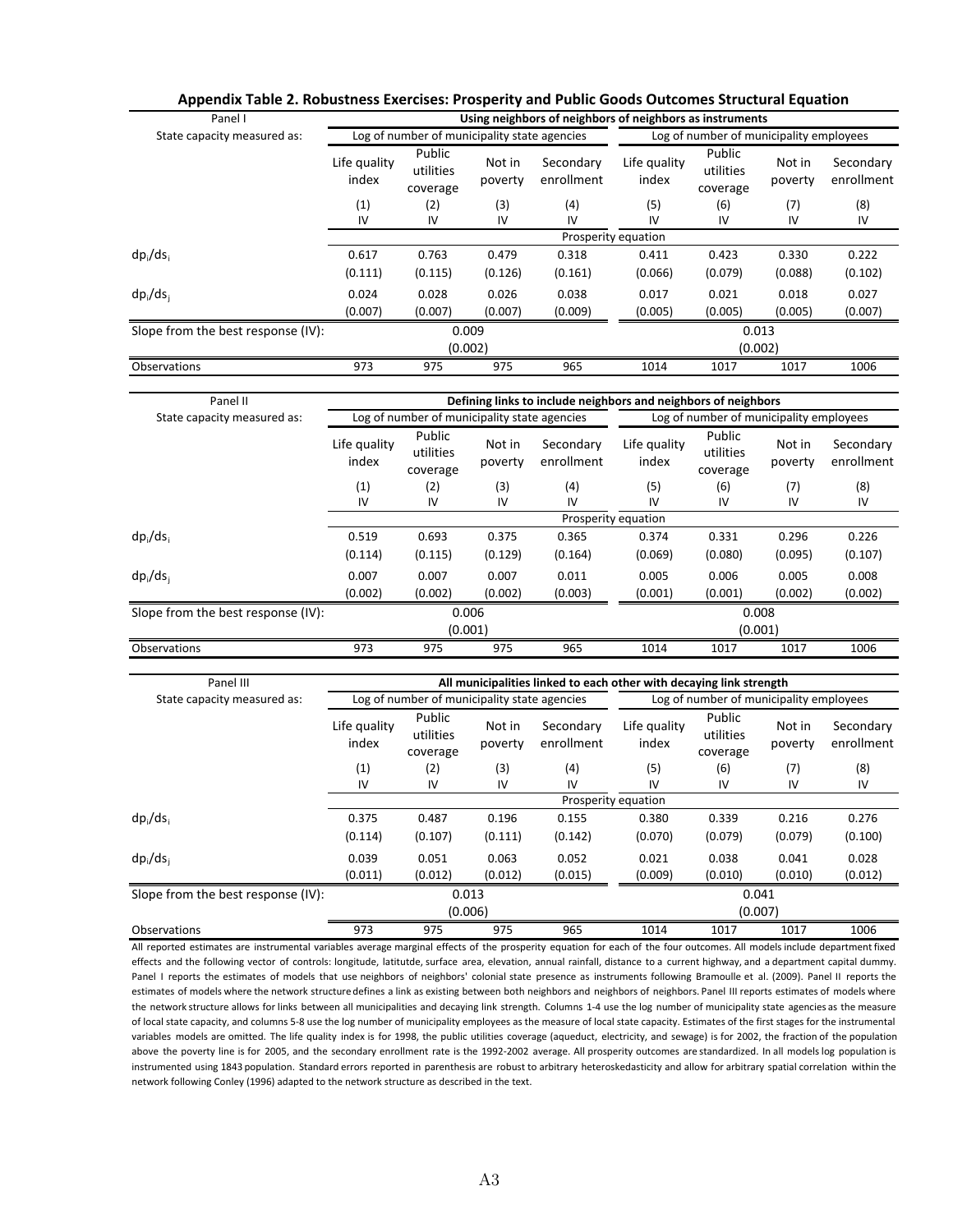| Panel I                            |                       |                                              |                   | Excluding neighbors' distance to royal roads as instruments |                       |                                         |                   |                         |  |
|------------------------------------|-----------------------|----------------------------------------------|-------------------|-------------------------------------------------------------|-----------------------|-----------------------------------------|-------------------|-------------------------|--|
| State capacity measured as:        |                       | Log of number of municipality state agencies |                   |                                                             |                       | Log of number of municipality employees |                   |                         |  |
|                                    | Life quality<br>index | Public<br>utilities<br>coverage              | Not in<br>poverty | Secondary<br>enrollment                                     | Life quality<br>index | Public<br>utilities<br>coverage         | Not in<br>poverty | Secondary<br>enrollment |  |
|                                    | (1)                   | (2)                                          | (3)               | (4)                                                         | (5)                   | (6)                                     | (7)               | (8)                     |  |
|                                    | IV                    | IV                                           | IV                | IV                                                          | IV                    | IV                                      | IV                | IV                      |  |
|                                    |                       |                                              |                   |                                                             | Prosperity equation   |                                         |                   |                         |  |
| $dp_i/ds_i$                        | 0.429                 | 0.763                                        | 0.441             | 0.367                                                       | 0.258                 | 0.415                                   | 0.293             | 0.196                   |  |
|                                    | (0.148)               | (0.144)                                      | (0.154)           | (0.198)                                                     | (0.095)               | (0.112)                                 | (0.113)           | (0.144)                 |  |
| $dp_i/ds_i$                        | 0.019                 | 0.018                                        | 0.024             | 0.033                                                       | 0.018                 | 0.015                                   | 0.016             | 0.025                   |  |
|                                    | (0.007)               | (0.006)                                      | (0.007)           | (0.008)                                                     | (0.005)               | (0.005)                                 | (0.005)           | (0.006)                 |  |
| Slope from the best response (IV): | 0.018                 |                                              |                   | 0.024                                                       |                       |                                         |                   |                         |  |
|                                    |                       | (0.003)                                      |                   |                                                             |                       | (0.004)                                 |                   |                         |  |
| <b>Observations</b>                | 973                   | 975                                          | 975               | 965                                                         | 1014                  | 1017                                    | 1017              | 1006                    |  |

| Panel II                           | Including only neighbors' distance to royal roads as instruments |                                 |                   |                         |                                         |                                 |                   |                         |
|------------------------------------|------------------------------------------------------------------|---------------------------------|-------------------|-------------------------|-----------------------------------------|---------------------------------|-------------------|-------------------------|
| State capacity measured as:        | Log of number of municipality state agencies                     |                                 |                   |                         | Log of number of municipality employees |                                 |                   |                         |
|                                    | Life quality<br>index                                            | Public<br>utilities<br>coverage | Not in<br>poverty | Secondary<br>enrollment | Life quality<br>index                   | Public<br>utilities<br>coverage | Not in<br>poverty | Secondary<br>enrollment |
|                                    | (1)                                                              | (2)                             | (3)               | (4)                     | (5)                                     | (6)                             | (7)               | (8)                     |
|                                    | IV                                                               | IV                              | IV                | IV                      | IV                                      | IV                              | IV                | IV                      |
|                                    |                                                                  |                                 |                   |                         | Prosperity equation                     |                                 |                   |                         |
| $dp_i/ds_i$                        | 0.371                                                            | 0.638                           | 0.493             | 0.180                   | 0.195                                   | 0.333                           | 0.295             | 0.231                   |
|                                    | (0.162)                                                          | (0.155)                         | (0.173)           | (0.210)                 | (0.101)                                 | (0.116)                         | (0.125)           | (0.145)                 |
| $dp_i/ds_i$                        | 0.028                                                            | 0.020                           | 0.017             | 0.037                   | 0.024                                   | 0.017                           | 0.013             | 0.021                   |
|                                    | (0.008)                                                          | (0.007)                         | (0.007)           | (0.009)                 | (0.005)                                 | (0.005)                         | (0.005)           | (0.007)                 |
| Slope from the best response (IV): |                                                                  | 0.022                           |                   |                         |                                         | 0.023                           |                   |                         |
|                                    |                                                                  | (0.005)                         |                   |                         |                                         | (0.005)                         |                   |                         |
| <b>Observations</b>                | 973                                                              | 975                             | 975               | 965                     | 1014                                    | 1017                            | 1017              | 1006                    |

| Panel II                           | Including only first and second powers of instruments |                                 |                   |                         |                       |                                         |                   |                         |
|------------------------------------|-------------------------------------------------------|---------------------------------|-------------------|-------------------------|-----------------------|-----------------------------------------|-------------------|-------------------------|
| State capacity measured as:        | Log of number of municipality state agencies          |                                 |                   |                         |                       | Log of number of municipality employees |                   |                         |
|                                    | Life quality<br>index                                 | Public<br>utilities<br>coverage | Not in<br>poverty | Secondary<br>enrollment | Life quality<br>index | Public<br>utilities<br>coverage         | Not in<br>poverty | Secondary<br>enrollment |
|                                    | (1)                                                   | (2)                             | (3)               | (4)                     | (5)                   | (6)                                     | (7)               | (8)                     |
|                                    | IV                                                    | IV                              | IV                | IV                      | IV                    | IV                                      | IV                | IV                      |
|                                    |                                                       |                                 |                   |                         | Prosperity equation   |                                         |                   |                         |
| $dp_i/ds_i$                        | 0.583                                                 | 0.710                           | 0.433             | 0.538                   | 0.255                 | 0.295                                   | 0.395             | 0.318                   |
|                                    | (0.193)                                               | (0.183)                         | (0.190)           | (0.286)                 | (0.143)               | (0.154)                                 | (0.182)           | (0.198)                 |
| $dp_i/ds_i$                        | 0.020                                                 | 0.019                           | 0.020             | 0.031                   | 0.021                 | 0.019                                   | 0.011             | 0.021                   |
|                                    | (0.007)                                               | (0.007)                         | (0.006)           | (0.009)                 | (0.006)               | (0.006)                                 | (0.007)           | (0.008)                 |
| Slope from the best response (IV): |                                                       | 0.019                           |                   |                         |                       | 0.022                                   |                   |                         |
|                                    |                                                       | (0.003)                         |                   |                         |                       | (0.004)                                 |                   |                         |
| Observations                       | 973                                                   | 975                             | 975               | 965                     | 1014                  | 1017                                    | 1017              | 1006                    |

All reported estimates are instrumental variables average marginal effects of the prosperity equation for each of the four outcomes. All models include department fixed effects and the following vector of controls: longitude, latitutde, surface area, elevation, annual rainfall, distance to a current highway, and a department capital dummy. Panel I reports the estimates of models that exclude neighbors' distance to royal roads from the instrument set. Panel II reports the estimates of models that only include neighbors' distance to royal roads in the instrument set. Panel II reports the estimates of models including only first and second powers of our three instruments. Columns 1-4 use the log number of municipality state agencies as the measure of local state capacity, and columns 5-8 use the log number of municipality employees as the measure of local state capacity. Estimates of the first stages for the instrumental variables models are omitted. The life quality index is for 1998, the public utilities coverage (aqueduct, electricity, and sewage) is for 2002, the fraction of the population above the poverty line is for 2005, and the secondary enrollment rate is the 1992-2002 average. All prosperity outcomes are standardized. In all models log population is instrumented using 1843 population. Standard errors reported in parenthesis are robust to arbitrary heteroskedasticity and allow for arbitrary spatial correlation within the network following Conley (1996) adapted to the network structure as described in the text.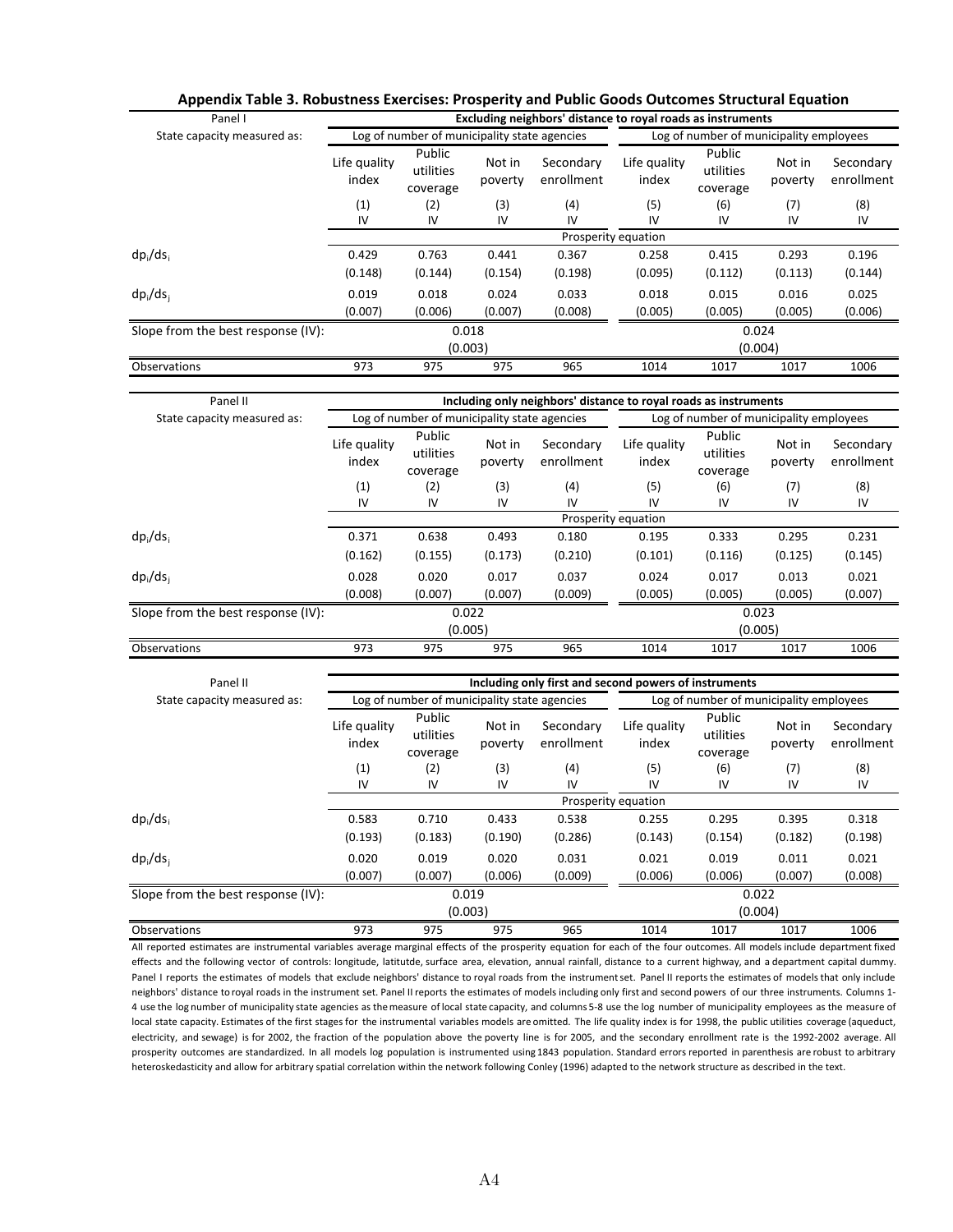| State capacity measured as:        |                       |                              | log of number of municipality state agencies |                         |                                                                                                            |                              | log of number of municipality employees |                         |
|------------------------------------|-----------------------|------------------------------|----------------------------------------------|-------------------------|------------------------------------------------------------------------------------------------------------|------------------------------|-----------------------------------------|-------------------------|
|                                    | Life quality<br>index | Public utilities<br>coverage | Not in poverty                               | Secondary<br>enrollment | Life quality<br>index                                                                                      | Public utilities<br>coverage | Not in poverty                          | Secondary<br>enrollment |
|                                    | (1)                   | (2)                          | (3)                                          | (4)                     | (5)                                                                                                        | (6)                          | (7)                                     | (8)                     |
|                                    | IV                    | IV                           | IV                                           | IV                      | IV                                                                                                         | IV                           | IV                                      | IV                      |
|                                    |                       |                              |                                              |                         | Prosperity equation: $p_i^j = \theta s_i^2 + Y^j N_i(\delta) s + \lambda (N_i(\delta) s)^2 + \epsilon_i^j$ |                              |                                         |                         |
| dpi/dsi                            | 0.456                 | 0.477                        | 0.295                                        | 0.143                   | 0.236                                                                                                      | 0.215                        | 0.231                                   | 0.162                   |
|                                    | (0.145)               | (0.137)                      | (0.145)                                      | (0.206)                 | (0.090)                                                                                                    | (0.103)                      | (0.111)                                 | (0.136)                 |
| dpi/dsj                            | 0.017                 | 0.031                        | 0.028                                        | 0.042                   | 0.019                                                                                                      | 0.032                        | 0.021                                   | 0.031                   |
|                                    | (0.008)               | (0.007)                      | (0.008)                                      | (0.011)                 | (0.006)                                                                                                    | (0.006)                      | (0.007)                                 | (0.008)                 |
| Coefficient on $(N_1(\delta)s)^2$  | 0.613                 | $-0.816$                     | $-0.521$                                     | $-0.590$                | 0.102                                                                                                      | $-0.674$                     | $-0.310$                                | $-0.424$                |
|                                    | (0.416)               | (0.351)                      | (0.428)                                      | (0.654)                 | (0.170)                                                                                                    | (0.183)                      | (0.206)                                 | (0.269)                 |
| Slope from the best response (IV): |                       |                              | 0.019                                        |                         |                                                                                                            |                              | 0.022                                   |                         |
|                                    |                       |                              | (0.003)                                      |                         |                                                                                                            |                              | (0.004)                                 |                         |
| Observations                       | 973                   | 975                          | 975                                          | 965                     | 1014                                                                                                       | 1017                         | 1017                                    | 1006                    |

#### Appendix Table 4. Prosperity and Public Goods Quadratic Equation

All reported estimates are average marginal effects. All models include department fixed effects and the following vector of controls: longitude, latitutde, surface area, elevation, annual rainfall, distance to a current highway, and a department capital dummy. The Table reports estimates of a quadratic-in-state-capacity prosperity equation for each of the four outcomes. Models in columns 1-4 use the log number of state agencies as the measure of state capacity. Models in columns 5-8 use the log number of municipality employees as the measure of state capacity. The life quality index is for 1998, the public utilities coverage (aqueduct, electricity, and sewage) is for 2002, the fraction of the population above the poverty line is for 2005, and the secondary enrollment rate is the 1992-2002 average. All prosperity outcomes are standardized. In all models reported, log population is instrumented using 1843 population. Standard errors reported in parenthesis are robust to arbitrary heteroskedasticity and allow for arbitrary spatial correlation within the network following Conley (1996) adapted to the network structure as described in the text.

| . .                                                                      |                                                                                                                        |                        |
|--------------------------------------------------------------------------|------------------------------------------------------------------------------------------------------------------------|------------------------|
| State capacity measured as log of number of: Municipality state Agencies |                                                                                                                        | Municipality employees |
|                                                                          | (1)                                                                                                                    | (2)                    |
|                                                                          | IV                                                                                                                     | IV                     |
|                                                                          | Equilibrium best response equation:                                                                                    |                        |
|                                                                          | $s_i = (\varphi/\theta)N_i(\delta)s + c_i\varphi_1 + x_i\beta_1 + N_i(\delta)c\varphi_2 + N_i(\delta)x\beta_2 + \xi_i$ |                        |
| $ds_i/ds_i$                                                              | 0.020                                                                                                                  | 0.021                  |
|                                                                          | (0.007)                                                                                                                | (0.008)                |
| ds / dcolonial state officials                                           | 0.101                                                                                                                  | 0.092                  |
|                                                                          | (0.031)                                                                                                                | (0.047)                |
| ds / dcolonial state agencies                                            | $-0.021$                                                                                                               | 0.004                  |
|                                                                          | (0.033)                                                                                                                | (0.060)                |
| ds /ddistance to royal roads                                             | 0.017                                                                                                                  | $-0.060$               |
|                                                                          | (0.033)                                                                                                                | (0.056)                |
| <b>Observations</b>                                                      | 975                                                                                                                    | 1017                   |

# Appendix Table 5. Contemporary State Equilibrium Best Response with Contextual Effects

All reported estimates are average marginal effects of the best response equation. All models include department fixed effects, and the following vector of controls: longitude, latitutde, surface area, elevation, annual rainfall, distance to a current highway, contextual effects of all these covariates, and a department capital dummy. Given that the contextual effects include neighbors' colonial state and neighors royal roads, neighbors of neighbors' colonial state and neighbors of neighbors' royal roads are used as instruments for neighbors' state capacity. Column 1 uses the log number of local state agencies as the measure of state capacity, and column 2 uses the log number of municipality employees as the measure of state capacity. The first stages of the instrumental variables models are omitted. Log population is instrumented using 1843 population. Standard errors reported in parenthesis are robust to arbitrary heteroskedasticity and allow for arbitrary spatial correlation within the network following Conley (1996) adapted to the network structure as described in the text.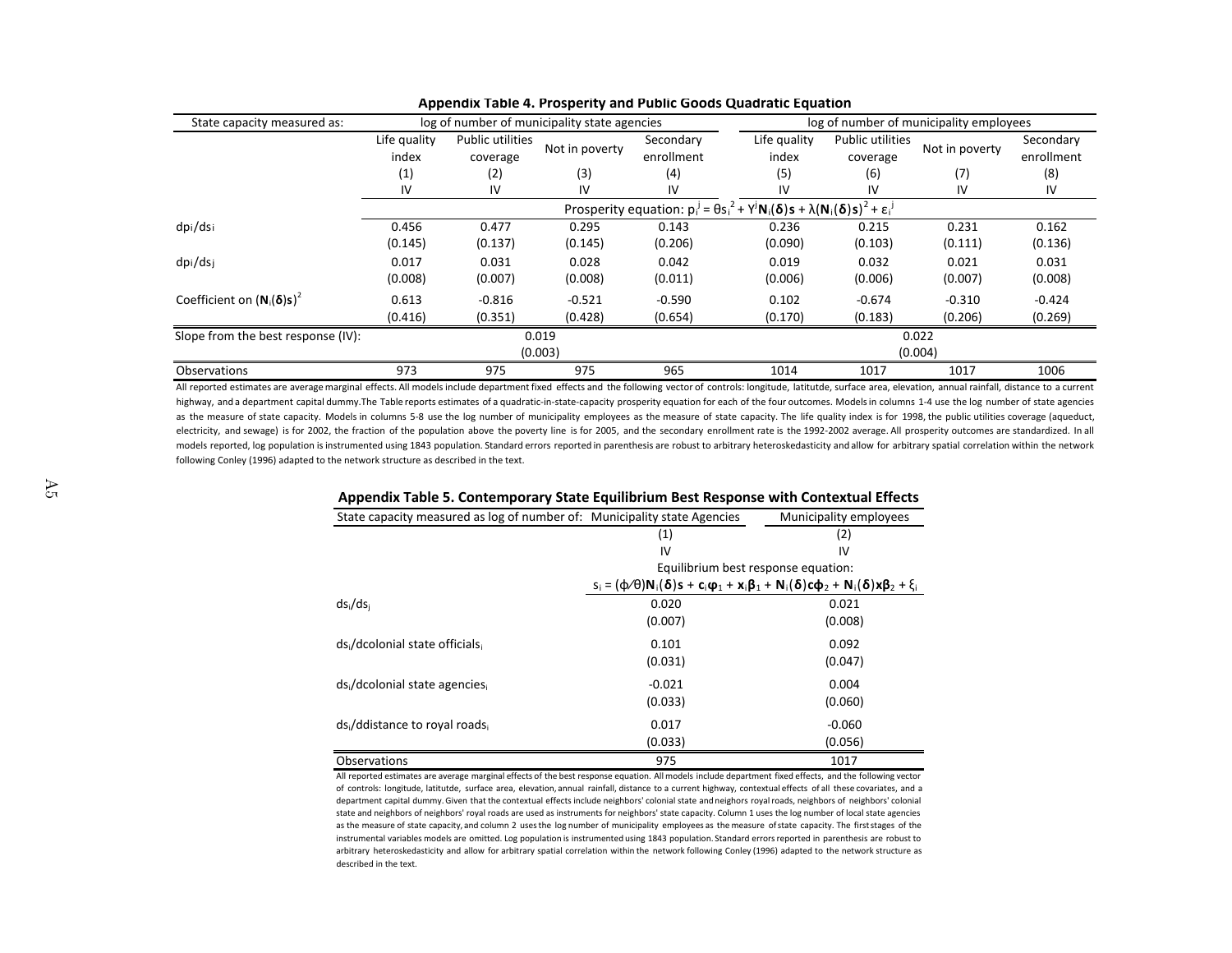| State capacity measured as: |                    | Log of number of municipality state agencies                                                                     |                |                      |
|-----------------------------|--------------------|------------------------------------------------------------------------------------------------------------------|----------------|----------------------|
| Dependent Variable:         | Life quality index | Public utilities coverage                                                                                        | Not in poverty | Secondary enrollment |
|                             | (1)                | (2)                                                                                                              | (3)            | (4)                  |
|                             | IV                 | IV                                                                                                               | IV             | IV                   |
|                             |                    | Prosperity equation: $p_i^j = \theta s_i^2 + Y^j N_i(\delta)s + x_i\beta_1 + N_i(\delta)x\beta_2 + \epsilon_i^j$ |                |                      |
| $dp_i/ds_i$                 | 0.705              | 0.845                                                                                                            | 0.520          | 0.292                |
|                             | (0.021)            | (0.023)                                                                                                          | (0.024)        | (0.031)              |
| $dp_i/ds_i$                 | 0.004              | 0.006                                                                                                            | 0.013          | 0.042                |
|                             | (0.002)            | (0.002)                                                                                                          | (0.003)        | (0.003)              |
| Observations                | 973                | 975                                                                                                              | 975            | 965                  |
| State capacity measured as: |                    | Log of number of municipality employees                                                                          |                |                      |
| Dependent Variable:         | Life quality index | Public utilities coverage                                                                                        | Not in poverty | Secondary enrollment |
|                             | (1)                | (2)                                                                                                              | (3)            | (4)                  |
|                             | IV                 | IV                                                                                                               | 1V             | IV                   |
|                             |                    | Prosperity equation: $p_i^j = \theta s_i^2 + Y^j N_i(\delta)s + x_i\beta_1 + N_i(\delta)x\beta_2 + \epsilon_i^j$ |                |                      |
| $dp_i/ds_i$                 | 0.441              | 0.501                                                                                                            | 0.347          | 0.221                |
|                             | (0.014)            | (0.016)                                                                                                          | (0.016)        | (0.020)              |
| $dp_i/ds_i$                 | 0.008              | 0.002                                                                                                            | 0.012          | 0.027                |
|                             | (0.002)            | (0.002)                                                                                                          | (0.002)        | (0.002)              |
| Observations                | 1014               | 1017                                                                                                             | 1017           | 1006                 |

# Appendix Table 6. Prosperity and Public Goods Outcomes Structural Equation with Contextual Effects

All reported estimates are average marginal effects. All models include department fixed effects and the following vector of controls: longitude, latitutde, surface area, elevation, annual rainfall, distance to a current highway, contextual effects of all these covariates, and a department capital dummy. Columns 1-4 use the log number of local state agencies as the measure of state capacity, and columns 5-8 use the log number of municipality employees as the measure of state capacity. The first stages of the instrumental variables models are omitted. Log population is instrumented using 1843 population. The life quality index is for 1998, the public utilities coverage (aqueduct, electricity, and sewage) is for 2002, the fraction of the population above the poverty line is for 2005, and the secondary enrollment rate is the 1992-2002 average. Standard errors reported in parenthesis are robust to arbitrary heteroskedasticity and allow for arbitrary spatial correlation within the network following Conley (1996) adapted to the network structure as described in the text.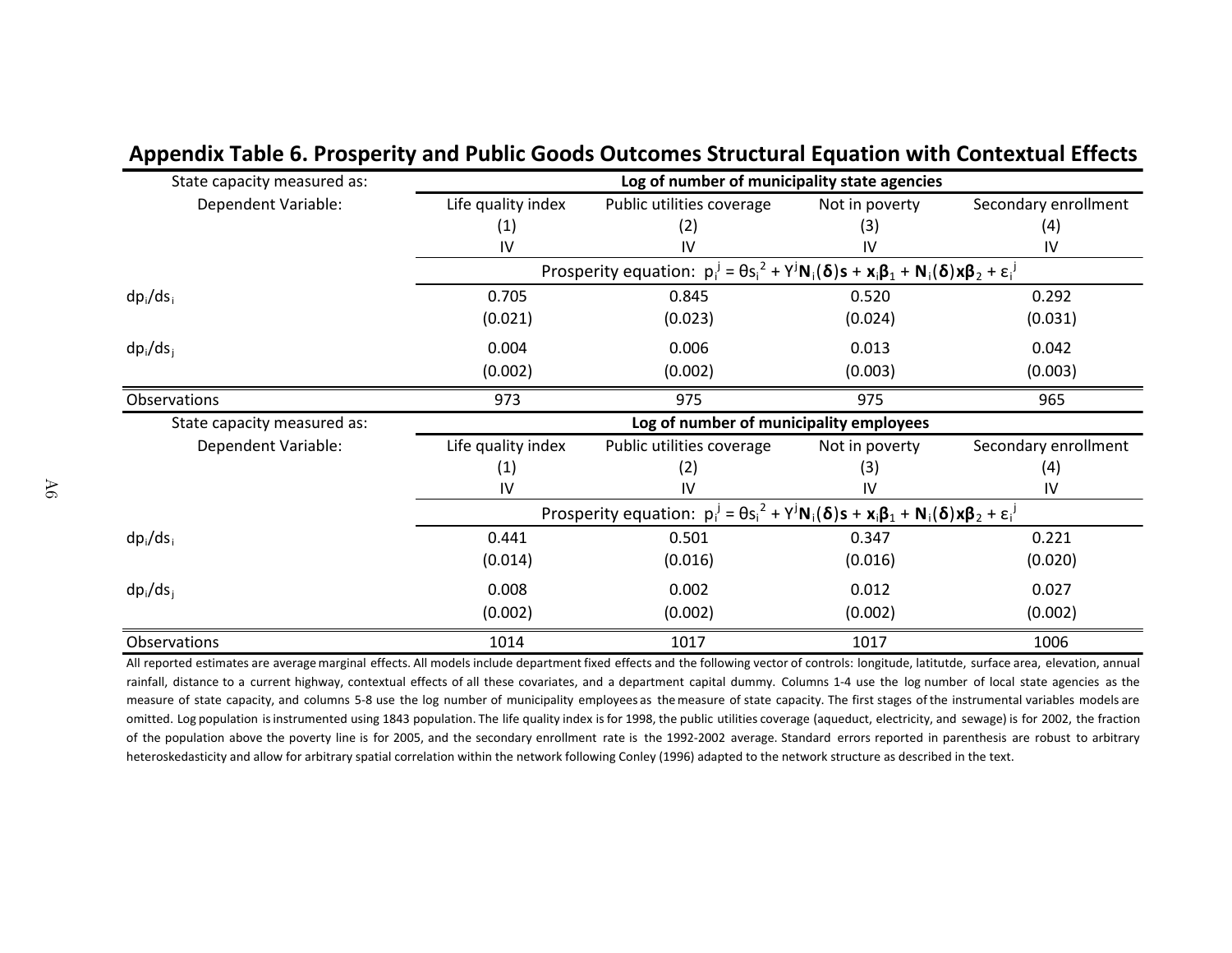| Panel I                            | Excluding from the estimating sample municipalities above the 90th percentile of violence |                  |                                                                                 |            |                     |                                         |                |            |  |  |
|------------------------------------|-------------------------------------------------------------------------------------------|------------------|---------------------------------------------------------------------------------|------------|---------------------|-----------------------------------------|----------------|------------|--|--|
| State capacity measured as:        |                                                                                           |                  | Log of number of municipality state agencies                                    |            |                     | Log of number of municipality employees |                |            |  |  |
|                                    | Life quality                                                                              | Public utilities | Not in poverty                                                                  | Secondary  | Life quality        | Public utilities                        | Not in poverty | Secondary  |  |  |
|                                    | index                                                                                     | coverage         |                                                                                 | enrollment | index               | coverage                                |                | enrollment |  |  |
|                                    | (1)                                                                                       | (2)              | (3)                                                                             | (4)        | (5)                 | (6)                                     | (7)            | (8)        |  |  |
|                                    | IV                                                                                        | IV               | IV                                                                              | IV         | IV                  | IV                                      | IV             | IV         |  |  |
|                                    |                                                                                           |                  |                                                                                 |            | Prosperity equation |                                         |                |            |  |  |
| $dp_i/ds_i$                        | 0.401                                                                                     | 0.569            | 0.307                                                                           | 0.322      | 0.184               | 0.284                                   | 0.212          | 0.240      |  |  |
|                                    | (0.139)                                                                                   | (0.132)          | (0.140)                                                                         | (0.189)    | (0.099)             | (0.117)                                 | (0.114)        | (0.141)    |  |  |
| $dp_i/ds_i$                        | 0.026                                                                                     | 0.021            | 0.023                                                                           | 0.032      | 0.024               | 0.018                                   | 0.016          | 0.020      |  |  |
|                                    | (0.007)                                                                                   | (0.006)          | (0.006)                                                                         | (0.008)    | (0.005)             | (0.005)                                 | (0.005)        | (0.006)    |  |  |
| Slope from the best response (IV): |                                                                                           |                  | 0.020                                                                           |            | 0.026               |                                         |                |            |  |  |
|                                    |                                                                                           |                  | (0.004)                                                                         |            |                     | (0.005)                                 |                |            |  |  |
| Observations                       | 850                                                                                       | 852              | 852                                                                             | 842        | 887                 | 890                                     | 890            | 879        |  |  |
| Panel II                           |                                                                                           |                  | Excluding from the network municipalities above the 90th percentile of violence |            |                     |                                         |                |            |  |  |
|                                    |                                                                                           |                  |                                                                                 |            |                     |                                         |                |            |  |  |
| State capacity measured as:        |                                                                                           |                  | Log of number of municipality state agencies                                    |            |                     | Log of number of municipality employees |                |            |  |  |

### Appendix Table 7. Robustness Exercises: Prosperity and Public Goods Outcomes Structural Equation

| Panel II                           | Excluding from the network municipalities above the 90th percentile of violence |                         |                                              |            |              |                                         |                |            |  |  |
|------------------------------------|---------------------------------------------------------------------------------|-------------------------|----------------------------------------------|------------|--------------|-----------------------------------------|----------------|------------|--|--|
| State capacity measured as:        |                                                                                 |                         | Log of number of municipality state agencies |            |              | Log of number of municipality employees |                |            |  |  |
|                                    | Life quality                                                                    | <b>Public utilities</b> |                                              | Secondary  | Life quality | <b>Public utilities</b>                 |                | Secondary  |  |  |
|                                    | index                                                                           | coverage                | Not in poverty                               | enrollment | index        | coverage                                | Not in poverty | enrollment |  |  |
|                                    | (1)                                                                             | (2)                     | (3)                                          | (4)        | (5)          | (6)                                     | (7)            | (8)        |  |  |
|                                    | IV                                                                              | IV                      | IV                                           | IV         | IV           | IV                                      | IV             | IV         |  |  |
| Prosperity equation                |                                                                                 |                         |                                              |            |              |                                         |                |            |  |  |
| $dp_i/ds_i$                        | 0.663                                                                           | 0.778                   | 0.386                                        | 0.772      | 0.355        | 0.379                                   | 0.266          | 0.400      |  |  |
|                                    | (0.145)                                                                         | (0.148)                 | (0.151)                                      | (0.210)    | (0.107)      | (0.125)                                 | (0.125)        | (0.157)    |  |  |
| $dp_i/ds_i$                        | 0.021                                                                           | 0.017                   | 0.022                                        | 0.024      | 0.019        | 0.016                                   | 0.014          | 0.017      |  |  |
|                                    | (0.007)                                                                         | (0.007)                 | (0.006)                                      | (0.008)    | (0.006)      | (0.006)                                 | (0.006)        | (0.008)    |  |  |
| Slope from the best response (IV): |                                                                                 |                         | 0.019                                        |            | 0.025        |                                         |                |            |  |  |
|                                    |                                                                                 |                         | (0.004)                                      |            | (0.004)      |                                         |                |            |  |  |
| Observations                       | 850                                                                             | 852                     | 852                                          | 842        | 887          | 890                                     | 890            | 879        |  |  |

All reported estimates are instrumental variables average marginal effects of the prosperity equation for each of the four outcomes. All models include department fixed effects and the following vector of controls: longitude, latitutde, surface area, elevation, annual rainfall, distance to a current highway, and a department capital dummy. Panel I reports the estimates of models excluding from the estimating sample all municipalities in the top 10th percentile of violence as measured by 1988-2004 paramilitary attacks. Panel II reports the estimates of models excluding from the network all municipalities in the top 10th percentile of violence as measured by 1988-2004 paramilitary attacks. Columns 1-4 use the log number of municipality state agencies as the measure of local state capacity, and columns 5-8 use the log number of municipality employees as the measure of local state capacity. Estimates of the first stages for the instrumental variables models are omitted. The life quality index is for 1998, the public utilities coverage (aqueduct, electricity, and sewage) is for 2002, the fraction of the population above the poverty line is for 2005, and the secondary enrollment rate is the 1992-2002 average. All prosperity outcomes are standardized. In all models log population is instrumented using 1843 population. Standard errors reported in parenthesis are robust to arbitrary heteroskedasticity and allow for arbitrary spatial correlation within the network following Conley (1996) adapted to the network structure as described in the text.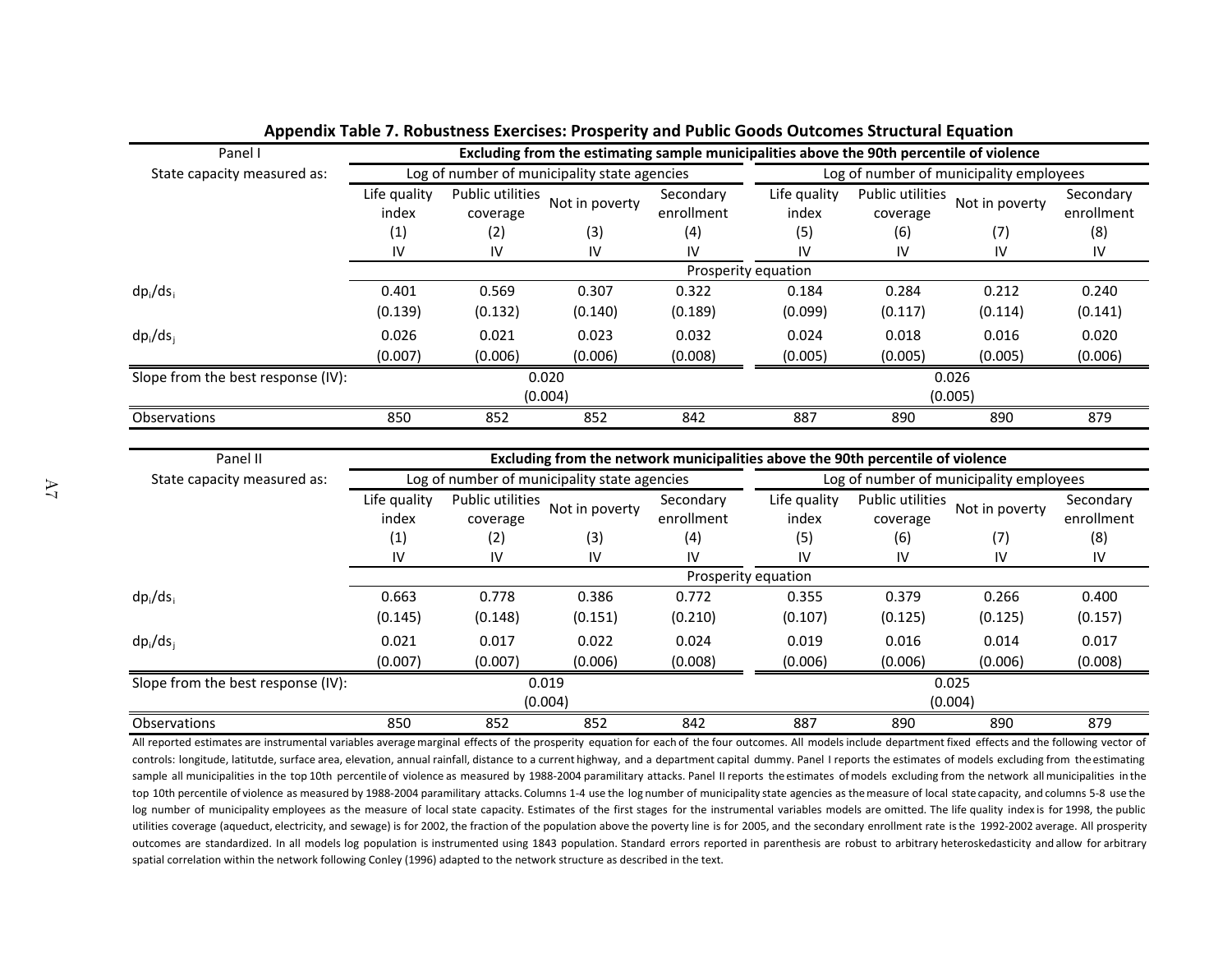|                                    |                                                               |                    | <b>Excluding capital cities from the network</b>                         |         |                     |                      |                      |            |
|------------------------------------|---------------------------------------------------------------|--------------------|--------------------------------------------------------------------------|---------|---------------------|----------------------|----------------------|------------|
|                                    |                                                               |                    | State capacity measured as: log of number of municipality state agencies |         |                     |                      |                      |            |
| Panel I                            | Public util. coverage<br>Life quality index<br>Not in poverty |                    |                                                                          |         |                     | Secondary enrollment |                      |            |
|                                    | (1)                                                           | (2)                | (3)                                                                      | (4)     | (5)                 | (6)                  | (7)                  | (8)        |
|                                    | <b>OLS</b>                                                    | $\mathsf{IV}$      | <b>OLS</b>                                                               | IV      | <b>OLS</b>          | IV                   | <b>OLS</b>           | IV         |
|                                    |                                                               |                    |                                                                          |         | Prosperity equation |                      |                      |            |
| $dp_i/ds_i$                        | 0.848                                                         | 0.833              | 0.737                                                                    | 1.096   | 0.590               | 0.646                | 0.844                | 0.429      |
|                                    | (0.078)                                                       | (0.179)            | (0.070)                                                                  | (0.165) | (0.072)             | (0.183)              | (0.087)              | (0.235)    |
| $dp_i/ds_i$                        | 0.015                                                         | 0.014              | 0.020                                                                    | 0.007   | 0.019               | 0.015                | 0.014                | 0.027      |
|                                    | (0.004)                                                       | (0.007)            | (0.004)                                                                  | (0.007) | (0.004)             | (0.007)              | (0.005)              | (0.008)    |
| Slope from the best response (IV): |                                                               |                    |                                                                          | 0.019   |                     |                      |                      |            |
|                                    |                                                               |                    |                                                                          |         | (0.003)             |                      |                      |            |
| Observations                       | 947                                                           | 947                | 949                                                                      | 949     | 949                 | 949                  | 939                  | 939        |
|                                    |                                                               |                    |                                                                          |         |                     |                      |                      |            |
|                                    |                                                               |                    | State capacity measured as: log of number of municipality employees      |         |                     |                      |                      |            |
| Panel II                           |                                                               | Life quality index | Public util. coverage                                                    |         | Not in poverty      |                      | Secondary enrollment |            |
|                                    | (1)                                                           | (2)                | (3)                                                                      | (4)     | (5)                 | (6)                  | (7)                  | (8)        |
|                                    | <b>OLS</b>                                                    | IV                 | <b>OLS</b>                                                               | IV      | <b>OLS</b>          | IV                   | <b>OLS</b>           | ${\sf IV}$ |
|                                    |                                                               |                    |                                                                          |         | Prosperity equation |                      |                      |            |
| $dp_i/ds_i$                        | 0.396                                                         | 0.394              | 0.191                                                                    | 0.292   | 0.155               | 0.283                | 0.227                | 0.253      |
|                                    | (0.029)                                                       | (0.123)            | (0.029)                                                                  | (0.138) | (0.028)             | (0.137)              | (0.035)              | (0.199)    |
| $dp_i/ds_i$                        | 0.018                                                         | 0.016              | 0.024                                                                    | 0.018   | 0.022               | 0.014                | 0.021                | 0.019      |
|                                    | (0.003)                                                       | (0.005)            | (0.003)                                                                  | (0.005) | (0.003)             | (0.005)              | (0.004)              | (0.007)    |
| Slope from the best response (IV): |                                                               | 0.024              |                                                                          |         |                     |                      |                      |            |
|                                    |                                                               |                    |                                                                          |         | (0.004)             |                      |                      |            |
| Observations                       | 988                                                           | 988                | 991                                                                      | 991     | 991                 | 991                  | 980                  | 980        |

## Appendix Table 8. Robustness Exercises: Prosperity and Public Goods Outcomes Structural Equation

All reported estimates are instrumental variables average marginal effects of the prosperity equation for each of the four outcomes. All models include department fixed effects and the following vector of controls: longitude, latitutde, surface area, elevation, annual rainfall, distance to a current highway, and a department capital dummy. Panel I reports the estimates usingthe log number of municipality state agencies as the measure of local state capacity. Panel II reports the estimatesusing the log number of municipality employees as the measure of local state capacity. Estimates of the first stages for the instrumental variables models are omitted. The life quality index is for 1998, the public utilities coverage (aqueduct, electricity, and sewage) is for 2002, the fraction of the population above the poverty line is for 2005, and the secondary enrollment rate is the 1992-2002 average. All prosperity outcomes are standardized. In all models log population is instrumented using 1843 population. Standard errors reported in parenthesis are robust to arbitrary heteroskedasticity and allow for arbitrary spatial correlation within the network following Conley (1996) adapted to the network structure as described in the text.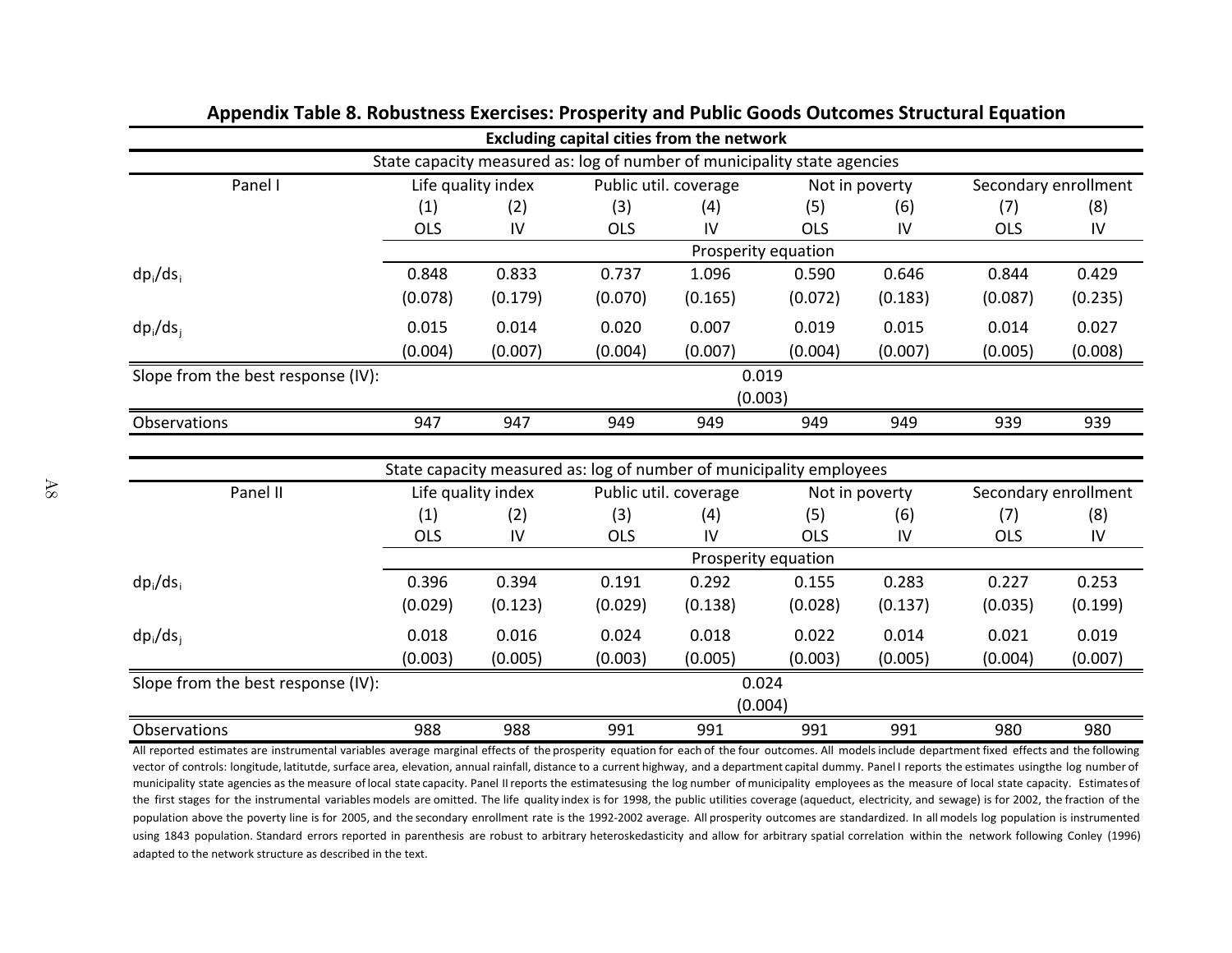| <b>Subsets of municipality agencies</b>          |              |          |                                           |          |           |  |  |  |  |
|--------------------------------------------------|--------------|----------|-------------------------------------------|----------|-----------|--|--|--|--|
| State capacity measured as log of the number     | All agencies | Health   | Regulation                                | Services | Education |  |  |  |  |
| of municipality:                                 |              | agencies | agencies                                  | agencies | agencies  |  |  |  |  |
| Panel I                                          | (1)          | (1)      | (2)                                       | (3)      | (4)       |  |  |  |  |
|                                                  | IV           | IV       | IV                                        | IV       | IV        |  |  |  |  |
|                                                  |              |          | Equilibrium best response                 |          |           |  |  |  |  |
| $ds_i/ds_i$                                      | 0.019        | 0.050    | 0.029                                     | 0.024    | 0.020     |  |  |  |  |
|                                                  | (0.003)      | (0.010)  | (0.009)                                   | (0.005)  | (0.005)   |  |  |  |  |
| Colonial state officials,                        | 0.108        | 0.151    | 0.040                                     | 0.060    | 0.130     |  |  |  |  |
|                                                  | (0.033)      | (0.045)  | (0.035)                                   | (0.048)  | (0.042)   |  |  |  |  |
| Colonial state agencies,                         | $-0.016$     | $-0.054$ | 0.0381                                    | $-0.072$ | 0.006     |  |  |  |  |
|                                                  | (0.033)      | (0.044)  | (0.039)                                   | (0.034)  | (0.043)   |  |  |  |  |
| Distance to royal roads,                         | 0.007        | 0.012    | $-0.037$                                  | 0.024    | 0.007     |  |  |  |  |
|                                                  | (0.021)      | (0.021)  | (0.029)                                   | (0.016)  | (0.026)   |  |  |  |  |
| Panel II                                         |              |          | First stage for neighbors' state agencies |          |           |  |  |  |  |
| Neighbors' colonial state officials              | 0.338        | 0.235    | 0.278                                     | 0.183    | 0.437     |  |  |  |  |
|                                                  | (0.100)      | (0.051)  | (0.054)                                   | (0.060)  | (0.098)   |  |  |  |  |
| Neighbors' colonial state agencies               | 1.242        | 0.363    | 0.517                                     | 0.596    | 0.887     |  |  |  |  |
|                                                  | (0.131)      | (0.054)  | (0.066)                                   | (0.067)  | (0.115)   |  |  |  |  |
| Neighbors' distance to royal roads               | $-0.992$     | $-0.347$ | $-0.460$                                  | $-0.507$ | $-0.743$  |  |  |  |  |
|                                                  | (0.223)      | (0.077)  | (0.083)                                   | (0.109)  | (0.184)   |  |  |  |  |
| Neighbors' of neighbors colonial state officials | 0.269        | 0.033    | 0.122                                     | 0.098    | 0.259     |  |  |  |  |
|                                                  | (0.177)      | (0.066)  | (0.080)                                   | (0.079)  | (0.168)   |  |  |  |  |
| Neighbors' of neighbors colonial state agencies  | 0.568        | 0.259    | 0.214                                     | 0.311    | 0.379     |  |  |  |  |
|                                                  | (0.190)      | (0.074)  | (0.090)                                   | (0.094)  | (0.169)   |  |  |  |  |
| Neighbors' of neighbors distance to royal roads  | 0.172        | 0.041    | 0.091                                     | 0.099    | 0.149     |  |  |  |  |
|                                                  | (0.173)      | (0.060)  | (0.070)                                   | (0.085)  | (0.143)   |  |  |  |  |
| First-stage $R^2$ :                              | 0.671        | 0.644    | 0.684                                     | 0.675    | 0.626     |  |  |  |  |
| Observations                                     | 975          | 975      | 975                                       | 975      | 975       |  |  |  |  |

## Appendix Table 9. Contemporary State Equilibrium Best Response

All reported estimates are instrumental variables average marginal effects of the best response equation. All models include department fixed effects and the following vector of controls: longitude, latitutde, surface area, elevation, annual rainfall, distance to a current highway, and a department capital dummy. Column 1 reproduces column 3 of Table 3 for comparison. Column 2 measures local state capacity as the log number of health agencies and health posts. Column 3 measures local state capacity as the log number of notary offices, jails, deeds registry offices, and tax collection offices. Column 4 measures local state capacity as the log number of Telecom offices, post offices, and fire stations. Column 5 measures local state capacity as the log number of public schools and libraries. Panel I reports the estimates of the best response equation, and Panel II reports the first stage for the instrumental variables models. In all models log population is instrumented using 1843 population. Standard errors reported in parenthesis are robust to arbitrary heteroskedasticity and allow for arbitrary spatial correlation within the network following Conley (1996) adapted to the network structure as described in the text.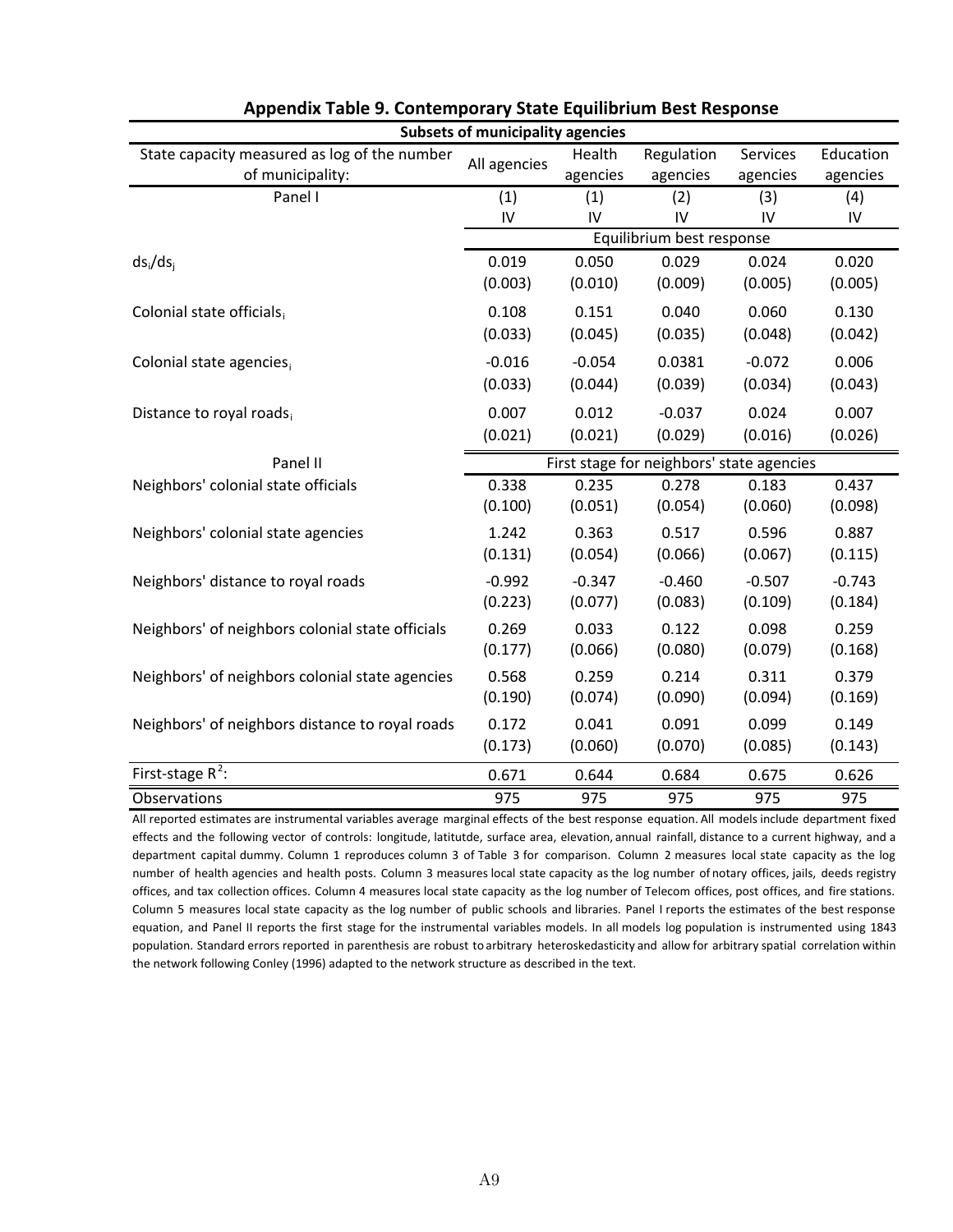# Appendix Table 10. Experiment: Implications of Moving All Municipalities below Median National State Capacity to Median

|      | Nonlinear model (under SMM parameter estimates) |      |                    |      |                    |                                          |                  |      |                      |      |      |
|------|-------------------------------------------------|------|--------------------|------|--------------------|------------------------------------------|------------------|------|----------------------|------|------|
|      |                                                 |      |                    |      |                    | General equilibrium change in median of: |                  |      |                      |      |      |
|      | State capacity<br>Local:<br>National:           |      | Life quality index |      | Utilities coverage |                                          | % not in poverty |      | Secondary enrollment |      |      |
| From | То                                              | From | To                 | From | To                 | From                                     | To               | From | To                   | From | To   |
| 220  | 275.3                                           | 10   | 12.1               | 48   | 49.7               | 53.3                                     | 54.7             | 57.1 | 58.6                 | 56.6 | 57.5 |
|      |                                                 |      |                    |      |                    | Percent change:                          |                  |      |                      |      |      |
|      | 25.1%                                           |      | 21.3%              |      | 3.5%               |                                          | 2.6%             |      | 2.6%                 |      | 1.7% |

This table reports results from an experiment which takes all municipalities below median national state capacity (b) to the median, using the estimated parameters of the model. Local state capacity is measured as the number of local state agencies. National state capacity is measured as the number of national public employees. The table reports the medians of the empirical and counterfactual distributions using the structural parameters of the nonlinear model estimated with SMM, in the general equilibrium exercise where both municipalities and the national level have best responded to the shock. The life quality index is for 1998, the public utilities coverage (aqueduct, electricity, and sewage) is for 2002, the fraction of the population above the poverty line is for 2005, and the secondary enrollment rate is the 1992-2002 average.

## Appendix Table 11. Experiment: Implications of Moving the National-Level Weights of Municipalities below Median to Median

|                |           |        |       |                    |      | General equilibrium change in median of: |      |                  |      |                      |      |
|----------------|-----------|--------|-------|--------------------|------|------------------------------------------|------|------------------|------|----------------------|------|
| State capacity |           |        |       |                    |      |                                          |      |                  |      |                      |      |
|                | National: | Local: |       | Life quality index |      | Utilities coverage                       |      | % not in poverty |      | Secondary enrollment |      |
| From           | To        | From   | To    | From               | To   | From                                     | To   | From             | то   | From                 | To   |
| 220            | 261.6     | 10     | 12.0  | 48                 | 49.1 | 53.3                                     | 54.6 | 57.1             | 59.0 | 56.6                 | 57.6 |
|                |           |        |       |                    |      | Percent change:                          |      |                  |      |                      |      |
|                | 18.9%     |        | 20.0% |                    | 2.3% | 2.5%                                     |      | 3.3%             |      |                      | 1.9% |

This table reports results from an experiment which takes all municipalities below median national state weights to the median, using the estimated parameters of the model. Local state capacity is measured as the number of local state agencies. National-level state capacity is measured as the number of national-level public employees. The table reports the medians of the empirical and counterfactual distributions using the structural parameters of the nonlinear model estimated with SMM, in the general equilibrium exercise where both municipalities and the national level have best responded to the shock. The life quality index is for 1998, the public utilities coverage (aqueduct, electricity, and sewage) is for 2002, the fraction of the population above the poverty line is for 2005, and the secondary enrollment rate is the 1992-2002 average.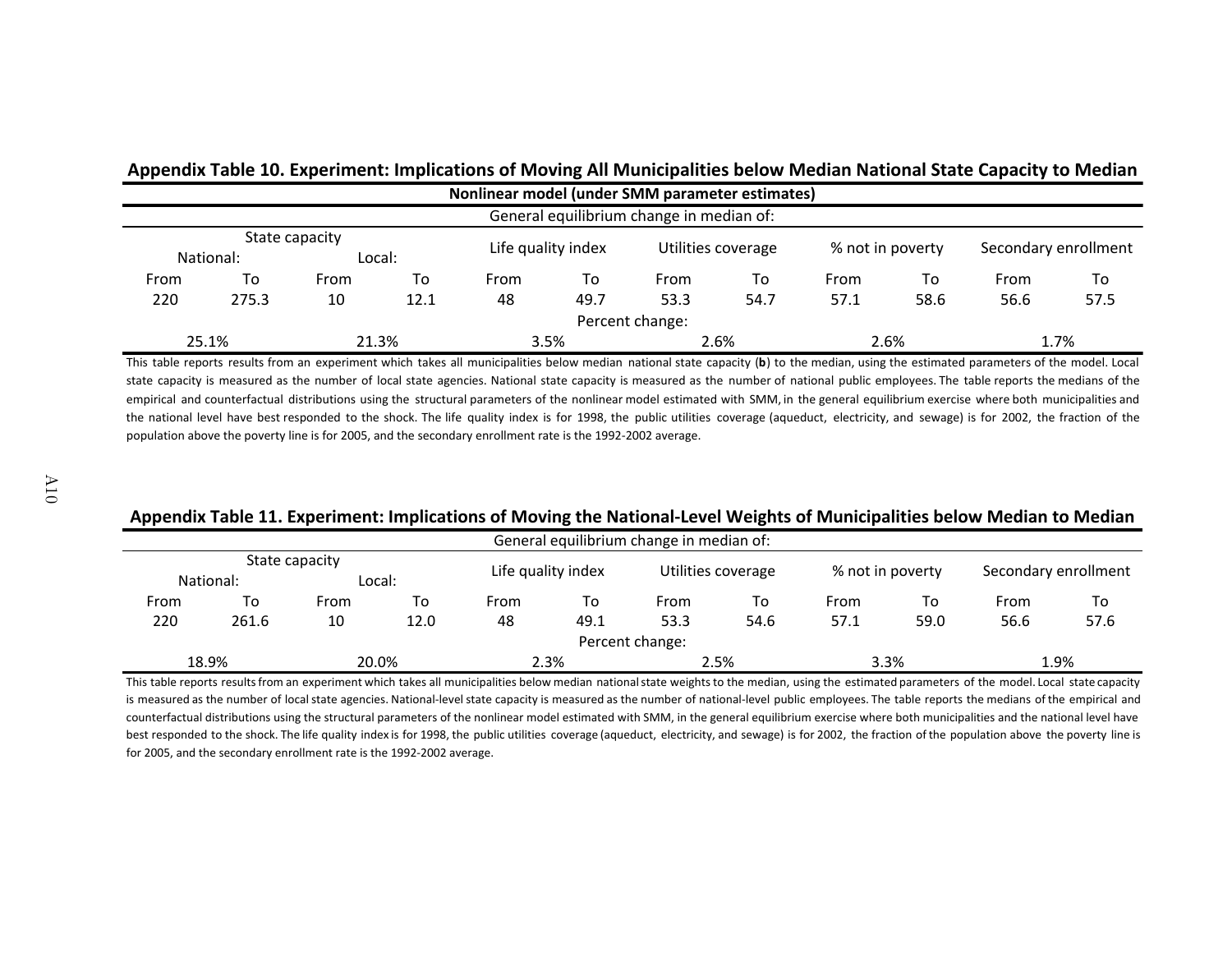| Dependent Variable: Optimal reallocation of state capacity |            |            |                                        |            |                                                |            |            |            |  |
|------------------------------------------------------------|------------|------------|----------------------------------------|------------|------------------------------------------------|------------|------------|------------|--|
| State capacity measured as:                                |            |            | log of number of municipality agencies |            | log of number of municipality public employees |            |            |            |  |
|                                                            | (1)        | (2)        | (3)                                    | (4)        | (5)                                            | (6)        | (7)        | (8)        |  |
|                                                            | <b>OLS</b> | <b>OLS</b> | <b>OLS</b>                             | <b>OLS</b> | <b>OLS</b>                                     | <b>OLS</b> | <b>OLS</b> | <b>OLS</b> |  |
| Betweenness Centrality                                     | 5.99       |            |                                        | 5.13       | 9.58                                           |            |            | 8.16       |  |
|                                                            | (0.956)    |            |                                        | (1.376)    | (1.438)                                        |            |            | (1.971)    |  |
| Bonacich Centrality                                        |            | 2.10       |                                        | 0.29       |                                                | 3.57       |            | 0.59       |  |
|                                                            |            | (1.314)    |                                        | (1.487)    |                                                | (1.943)    |            | (2.195)    |  |
| Local Clustering                                           |            |            | 0.35                                   | 0.28       |                                                |            | 0.56       | 0.43       |  |
|                                                            |            |            | (0.091)                                | (0.090)    |                                                |            | (0.129)    | (0.133)    |  |
| $log$ population,                                          | $-12.24$   | $-12.05$   | $-12.01$                               | $-12.13$   | $-18.51$                                       | $-18.19$   | $-18.10$   | $-18.32$   |  |
|                                                            | (1.462)    | (1.458)    | (1.442)                                | (1.409)    | (2.094)                                        | (2.086)    | (2.050)    | (2.013)    |  |
| $R^2$                                                      | 0.80       | 0.80       | 0.80                                   | 0.81       | 0.81                                           | 0.80       | 0.81       | 0.81       |  |
| <b>Observations</b>                                        | 962        | 962        | 962                                    | 962        | 988                                            | 988        | 988        | 988        |  |

| Appendix Table 12. Regressions of Optimal Reallocation of State Capacity on Network Centrality Statistics |  |  |
|-----------------------------------------------------------------------------------------------------------|--|--|
|                                                                                                           |  |  |

All reported estimates are from OLS regressions. All models include a constant, department fixed effects, a department capital dummy, and the following vector of controls and their quadratics: longitude, latitutde, surface area, elevation, annual rainfall, distance to a current highway, and log population. Standard errors reported in parenthesis are robust to arbitrary heteroskedasticity and allow for arbitrary spatial correlation within the network following Conley (1996) adapted to the network structure as described in the text.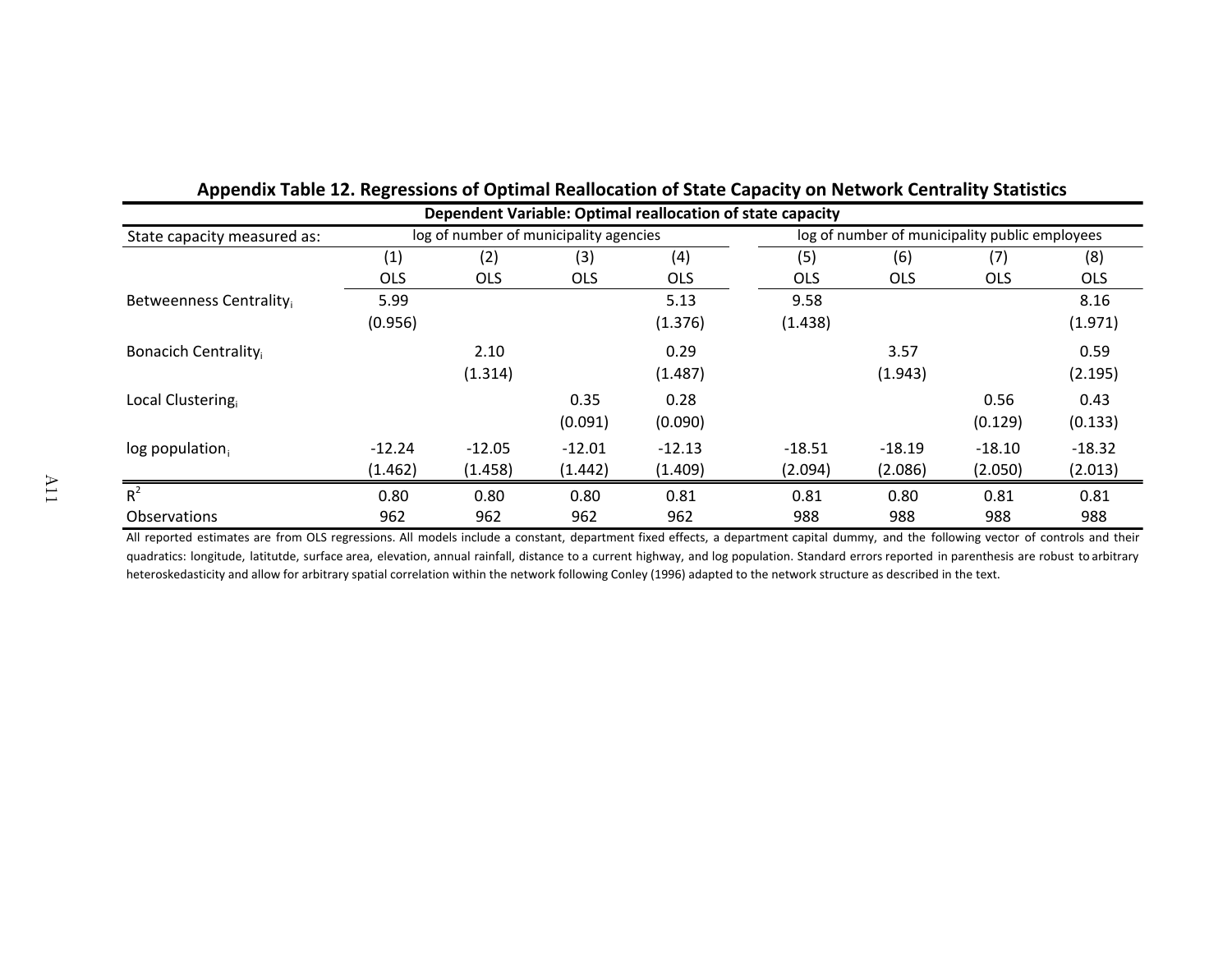#### Likelihood Function on the Network

In this section we suggest an approach for MLE estimation of a network model with nonlinear best responses like ours, taking the national state's choices as predetermined. Since the difficulty in writing the likelihood lays on the cross municipality choice dependencies, we abstract from the prosperity outcomes and focus on the likelihood for the vector of state capacity choices. In particular, we show how to express the likelihood of the data on a network game with nonlinear best responses, and suggest an estimation procedure.

We begin establishing some notation. Recall that  $N(i)$  is the set of neighbors of *i*, and denote  $L(i)$  to be the set of *i*'s neighbors' local state capacity choices. Thus,  $L(i) = \{l_j : j \in N(i)\}\)$ . Assume  $\xi_i \sim f(\xi)$ . This and the best response in equation  $(14)$  imply that we can express the coditional likelihood for  $l_i$  as (conditional on *i*'s neighbors' choices):

$$
\mathcal{L}_i(l_i|L(i); \boldsymbol{\psi}) \equiv f(h_{\xi}(l_i|\mathbf{p}_i, b_i; \boldsymbol{\psi})) |J_i|,
$$

where  $|J_i|$  is the Jacobian of the transformation. Notice that the network structure implies that conditional on  $L(i)$ ,  $l_i \perp l_k$  for any  $k \notin L(i)$ . In other words, once we condition on *i*'s neighbors' choices, choices of all other municipalities provide us no further information. Thus,  $\mathcal{L}_i(l_i|L(i); \psi) = \mathcal{L}_i(l_i|l_{-i}; \psi)$ , where  $l_{-i}$ denotes all local state capacity choices except *i*'s. Now index (order) the set of all observations in an arbitrary way from  $i = 1$  to *n*. The joint likelihood of  $\mathbf{l} = (l_1, l_2, ..., l_n)$  can be expressed as the product of conditionals and marginals:

$$
\mathcal{L}(l; \psi) = \mathcal{L}_1(l_1 | l_2, ..., l_n; \psi) \mathcal{L}_2(l_2, ..., l_n; \psi)
$$
  
= 
$$
\mathcal{L}_1(l_1 | l_2, ..., l_n; \psi) \mathcal{L}_2(l_2 | l_3, ..., l_n; \psi) \mathcal{L}(l_3, ..., l_n; \psi)
$$
  
= 
$$
\prod_{j=1} \mathcal{L}_j(l_j | l_{j+1}, ..., l_n; \psi) \mathcal{L}(l_n)
$$

Notice that for a given *j*, if  $\forall k < j$ ,  $k \notin N(j)$ , put differently, if no neighbor of *j* has an index below *j*, then

$$
\mathcal{L}_j(l_j|l_{j+1},...,l_n;\boldsymbol{\psi})=\mathcal{L}_j(l_j|L(j);\boldsymbol{\psi})
$$

This condition cannot hold for all municipalities. In particular, there will exist municipalities *j* such that  $\exists k_1, k_2, ..., k_t < j$  and  $(k_1, k_2, ..., k_t) \in N(j)$ , in which case

$$
\mathcal{L}_j(l_j|l_{j+1},...,l_n;\boldsymbol{\psi}) \neq \mathcal{L}_j(l_j|L(j);\boldsymbol{\psi})
$$

However, for a sparse network, with an appropriately chosen order of municipalities, it will be true for a